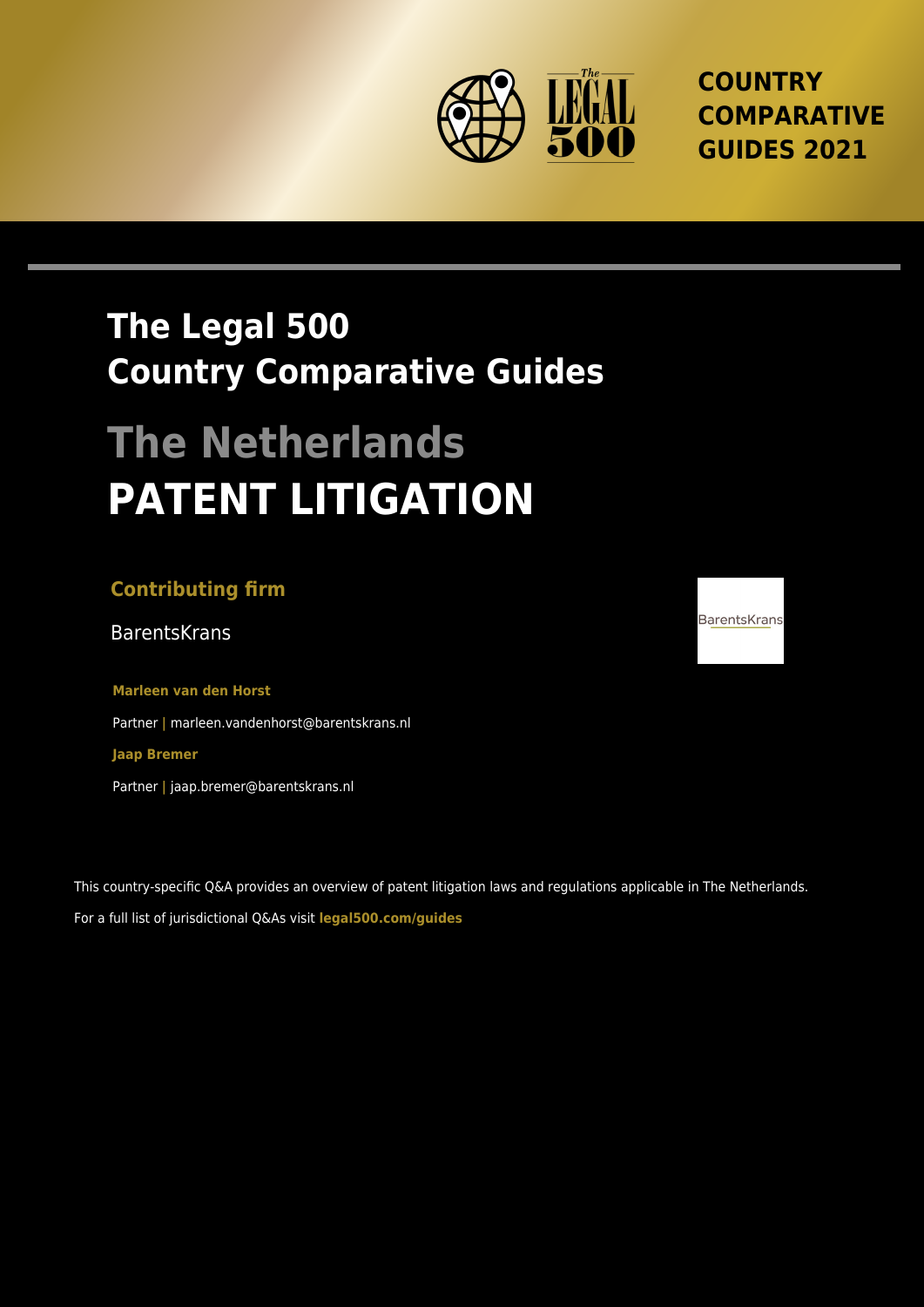## **THE NETHERLANDS PATENT LITIGATION**



#### **1. What is the forum for the conduct of patent litigation?**

First instance patent proceedings (both interim relief and final relief) are conducted at the District Court of The Hague. Appeals are conducted at the Court of Appeal of The Hague. Both courts have exclusive jurisdiction in patent matters and are equipped with a specialist patent division, consisting of judges with experience in patent matters, some with a technical background.

Appeals in cassation are heard by the Supreme Court, also located in the Hague.

#### **2. What is the typical timeline and form of first instance patent litigation proceedings?**

Dutch patent proceedings are not bifurcated, i.e. infringement and validity issues are heard together by the same court in one case. The court does not assess issues of claim construction separately. Damages matters are usually argued and decided in separate proceedings following the proceedings in which infringement and liability are established.

In the Netherlands, two types of patents exist: the Dutch (registration) patent (not examined) and the Dutch part of a European patent. Depending on the type of patent at issue there may be procedural differences. As the Dutch parts of European patents are more commonly used, our answers are limited to proceedings involving those.

In the Netherlands, final relief infringement and invalidity proceedings are usually conducted in a special form called 'accelerated patent proceedings'. A party needs to obtain a court order from the District Court of The Hague to be admitted to the accelerated proceedings. This order specifies the entire timeframe for the proceedings up to and including dates for exchanging briefs, submission rounds for exhibits and the date of the oral hearing.

The proceedings are 'front loaded': parties are expected to present arguments and evidence as soon as available.

Accelerated proceedings in first instance take 12-16 months from the date of service of the writ to the judgment.

Regular final relief proceedings are not conducted according to a pre-set timeframe and take approximately 18-20 months.

Interim relief proceedings, in which a preliminary assessment is made of the alleged infringement and/or the invalidity arguments, generally take 1-3 months. In exceptionally urgent cases, it can be even quicker.

#### **3. Can interim and final decisions in patent cases be appealed?**

Yes, see our answer to question 1. No permission is required to appeal patent decisions.

Proceedings before the Court of Appeal take, on average, approximately 1 to 1,5 years. In very urgent cases, the Court of Appeal may decide, upon request of the appellant, to conduct the appeal proceedings in an accelerated form. A case before the Supreme Court takes, on average, 1-1,5 years.

The enforcement of decisions of first and second instance courts is suspended pending the outcome of an appeal/cassation. However, a party may request an order to declare a judgement provisionally enforceable, which in the Netherlands is often done and usually granted. A judgment in which a patent is invalidated is not declared provisionally enforceable.

#### **4. Which acts constitute direct patent infringement?**

With respect to a patented product, a patent confers the exclusive right to, in the course of business, make, use, put on the market or resell, rent out, deliver or otherwise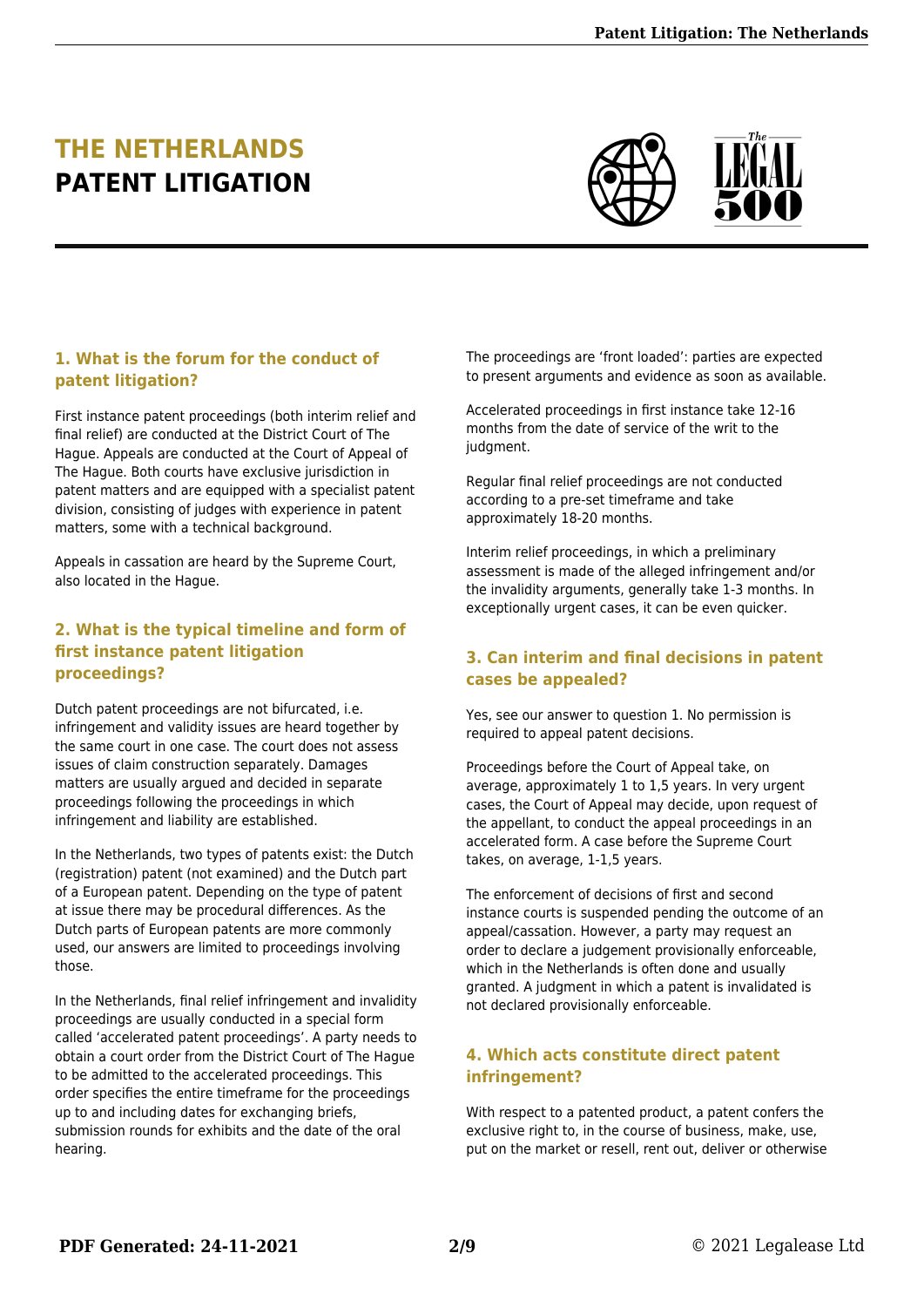trade in the product, or to offer, import or stock it for any of the aforementioned purposes.

With respect to a patented process, a patent confers the exclusive right to, in the course of business, use the patented process or to use, put on the market, resell, rent out, deliver or otherwise trade in the product obtained directly as a result of the use of the patented process, or to offer, import or stock such product for any of the aforementioned purposes.

#### **5. Do the concepts of indirect patent infringement or contributory infringement exist? If, so what are the elements of such forms of infringement?**

The concept of indirect patent infringement is provided for under Dutch law. A party infringes a patent indirectly if it offers or supplies means relating to an essential element of the invention to a third party who is not authorized to use that invention. The party offering or supplying must know, or it should be evident in view of the circumstances, that those means are suitable and intended for use of the invention. It is not necessary that the patent is ultimately directly infringed.

Staple products can also be found to be 'means relating to an essential element', however, in such case it must be established that the party offering or supplying the staple products has induced that they be used to perform acts of direct infringement.

#### **6. How is the scope of protection of patent claims construed?**

The scope of protection of a patent is construed through the eyes of the person skilled in the art, who is understood to read the claims against the backdrop of the description and drawings, in light of his common general knowledge on the application date or priority date of the patent (whichever is the oldest date). Claim construction should strike a balance between a fair protection of the patentee and reasonable legal certainty for third parties. The present position of the Supreme Court is that protection should fall midway between two extremes: one extreme viewpoint being the adherence to the literal wording of the patent claims and the other extreme being an interpretation purely on the basis of the inventive concept behind the invention, the so-called essence of the invention. For the latter 'view', the question is what the patent has added to the state of the art in the eyes of the skilled person.

In the Netherlands, a doctrine of equivalents applies.

Equivalence is mostly established through application of the 'function-way-result' test. In this test, equivalence is found to be present if a feature performs substantially the same function in substantially the same way and therefore substantially the same result is obtained as is obtained with the feature literally cited in the patent claim(s). In some cases, the so-called insubstantial differences test has been applied.

In the Netherlands, some form of prosecution history estoppel has been recognised.

Use of the prosecution history by the patentee to defend a favourable claim interpretation is only allowed in exceptional circumstances, in order not to undermine legal certainty for third parties.

No restriction is, however, applied to a third party (for instance an alleged infringer), which may freely make use of the publicly available prosecution file to confirm a defended claim interpretation.

#### **7. What are the key defences to patent infringement?**

The key defences in the Netherlands are:

- Non-infringement:
- Invalidity of the patent;
- In case of standard essential patents: that enforcement amounts to abuse of a dominant position and/or breach of FRAND obligations;
- Prior use in the Netherlands , Curaçao or Sint Maarten (or the initiation thereof), prior to the date of application or the priority date of the patent.

#### **8. What are the key grounds of patent invalidity?**

Key grounds for invalidating a patent in the Netherlands are:

- Lack of novelty, sometimes preceded by challenging priority;
- Lack of inventive step;
- Extension of subject matter of the claim;
- Extension of scope of protection of the claim;
- Insufficiency of disclosure;

Lack of clarity per se is not a ground for invalidating a granted patent in the Netherlands.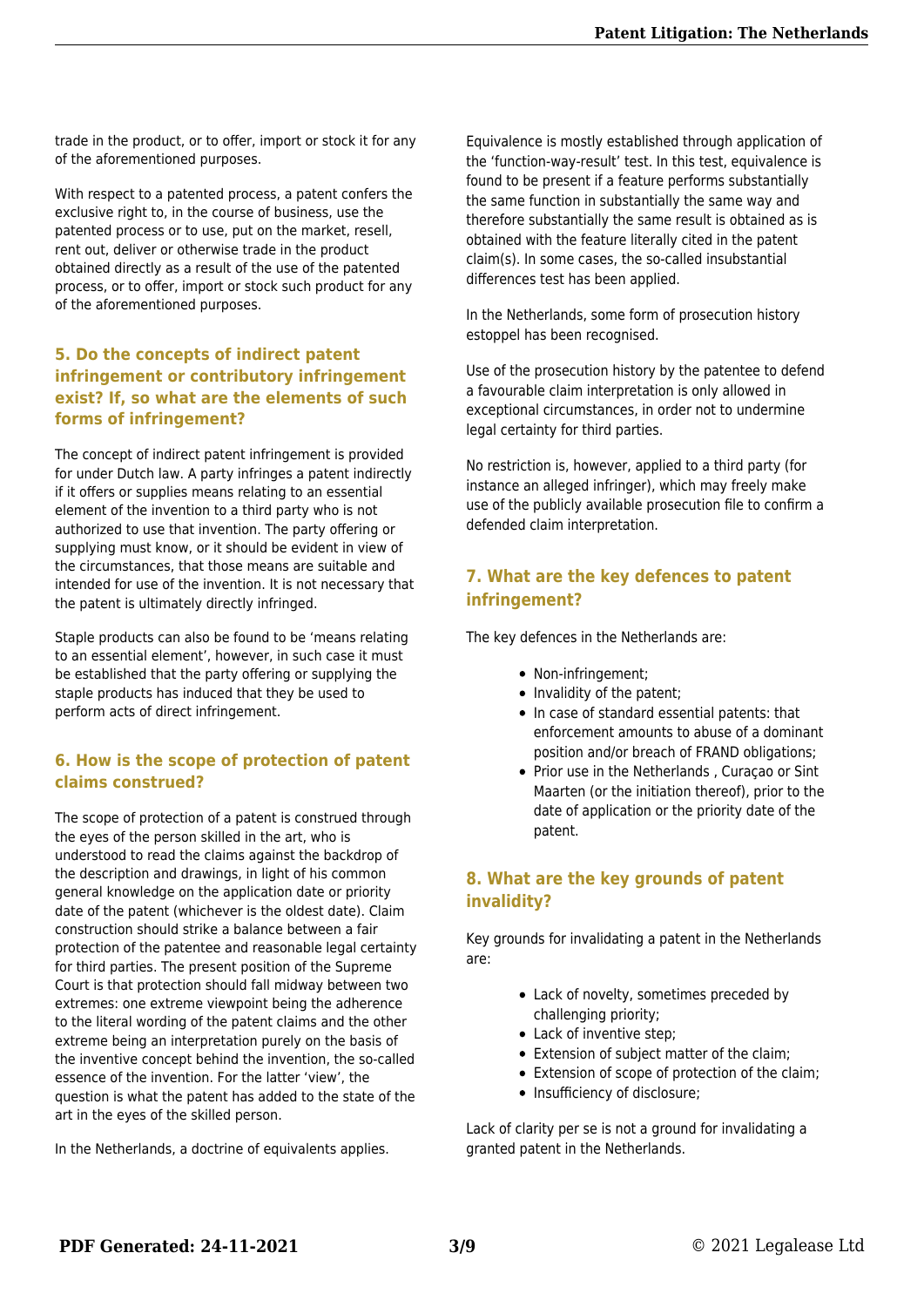#### **9. How is prior art considered in the context of an invalidity action?**

In the context of novelty, the patent must adhere to the criterion of absolute novelty, it must be novel over all of the prior art: written, oral and public prior use, independent of place of publication/use and language. This includes the subject matter of national patent applications which have been filed but not (yet) published.

The assessment of novelty is made on the date of the patent application or, where applicable, the priority date of the patent. The patented invention should, in order to be novelty-harming, be fully disclosed in one single piece of prior art, which disclosure should enable the skilled person to reproduce the subject matter disclosed therein using his common general knowledge.

In the context of inventive step, multiple pieces of prior art (generally two or three documents) may be combined to argue lack of inventive step. The so-called 'problem-solution approach' is generally used to assess inventive step, although it is not a mandatory approach.

#### **10. Can a patentee seek to amend a patent that is in the midst of patent litigation?**

Yes, in principle, the patentee may amend his patent during litigation. This can be done in two ways.

> 1. By filing auxiliary requests during the proceedings, both in first and second instance. The auxiliary requests should be filed as early as possible in proceedings, as not doing so without good reason may lead to refusal of the court to assess the amendments. According to Dutch case law, on appeal, a limitation conducted after exchange of the main court briefs (i.e. the statement of grounds of appeal and the statement of defence in appeal respectively) will generally not be allowable, save for exceptional circumstances.

Auxiliary requests submitted in proceedings must fulfil the same requirements as applied during the examination of the patent. This means that, besides the invalidity grounds mentioned above in para. 8, lack of clarity can also be grounds for finding an auxiliary request invalid. When filing auxiliary requests, the patentee should provide arguments as to the validity of

the amended claims. The opposing party in proceedings must have the opportunity to respond to the amended claims and to argue their invalidity, either in a written statement or during the oral hearing.

> 1. In case of a European Patent: by means of a central limitation ex parte procedure at the level of the EPO, which allows the patentee to have the claims of his granted patent limited for all the designated states.

#### **11. Is some form of patent term extension available?**

In general, it is not. A patent expires 20 years after the date of application. For medicinal and plant protection products a supplementary protection certificate (SPC) may be applied for. This offers an additional protection for a maximum of five years. In addition, a Pediatric Extension of the SPC's term of protection may be available for an additional 6 months maximum if further research has been performed on the effect of a medicinal product in minors. The validity of the SPC can be challenged on various grounds, i.e.:

- invalidity of the basic patent;
- the product covered by the SPC is not covered by the basic patent;
- for the same product, an earlier SPC has already been granted; and/or
- the first marketing authorisation has not been identified properly.

#### **12. How are technical matters considered in patent litigation proceedings?**

Dutch courts assess technical matters in the context of validity, scope of protection and infringement. Parties may, and often do, retain experts to prepare expert declarations to explain and elaborate on relevant technical issues. Technical experts should focus only on technical aspects and refrain from making legal assessments. Party experts are often present at the hearing to be able to answer questions of the court. The questions are posed to the expert by or via the court. There is no cross-examination of experts or 'hot-tub' sessions.

**13. Is some form of discovery/disclosure and/or court-mandated evidence seizure/protection (e.g. saisie-contrefaçon) available, either before the**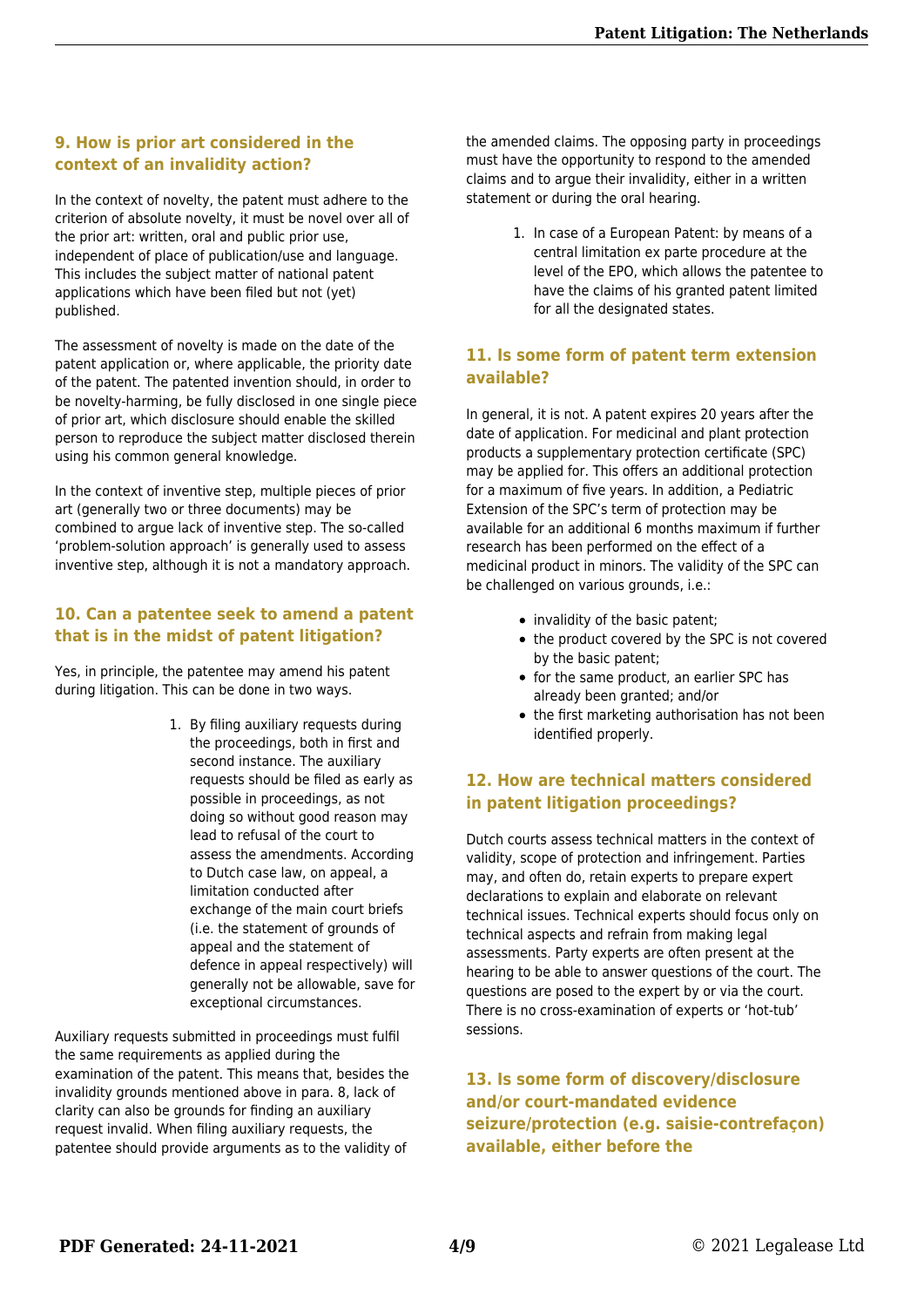#### **commencement of or during patent litigation proceedings?**

In the Netherlands, a party may seek permission from the Court to seize evidence relating to patent infringement. The objects of the seizure may be information/documentation related to the infringement, samples and/or a detailed description of the infringing products or processes. Certain restrictions apply to the seizure of evidence, for instance to safeguard the protection of confidential information/trade secrets. Also, the patentee is required to present certain prima facie evidence of infringement.

The seizure is levied by a bailiff, often with the assistance of an external independent expert. It may only be used to conserve the evidence, i.e. after the seizure has been levied, the seized evidence is generally handed by the bailiff into the custody of a third party, who may not allow the patentee access to the seized materials without a court order. The seizure must, therefore, be followed by proceedings to obtain access to the seized evidence, as explained below.

There is no disclosure or discovery in the Netherland as known in Anglo-Saxon judicial systems. However, a party may seek to obtain a court order to access specific documents/evidence that are in the possession of another party and/or which are the subject of the aforementioned seizure. These can be records or other evidence such as (allegedly) infringing products and items related thereto (for instance machines and raw materials intended for manufacturing purposes). This (very) limited form of discovery may be obtained through stand-alone inter partes court proceedings or in the context of ongoing infringement proceedings.

To obtain permission, a party must demonstrate a legitimate (i.e. direct and concrete) interest, and it must explicitly specify which records or other products it wishes to access and why, so as to avoid that the disclosure order may be used to facilitate fishing expeditions. The specified documents/evidence should relate to a legal relationship to which the petitioner or a predecessor thereof is party, whereby actions arising from tort, including IP infringement, generally qualify as such.

#### **14. Are there procedures available which would assist a patentee to determine infringement of a process patent?**

The patentee has several ways to obtain evidence of infringement. This includes (prejudgments) seizure of evidence as set out above. The seizure must be followed by proceedings to obtain disclosure of the seized evidence.

Another way in which infringement of a process patent may be argued in some cases, absent direct proof of application of the patented process, is by arguing reversal of the burden of proof. There is one situation where Dutch law provides for the reversal of the burden of proof: If the infringement relates to a patented process for the manufacture of a product which itself is new, it is assumed that the product in question has been manufactured using the patented process unless the defendant can plausibly establish that that is not the case.

#### **15. Are there established mechanisms to protect confidential information required to be disclosed/exchanged in the course of patent litigation (e.g. confidentiality clubs)?**

The hearings are public, but the written briefs and evidence submitted is not. Upon request, a court may order the hearing or parts of it to take place behind closed doors, it may order that all persons involved in the litigation will treat certain matters confidentially and it may omit such confidential information from the version of the judgment that will be publicly available.

In case parties must disclose trade secrets to the court (e.g. as evidence) or to an opposing party (e.g. in disclosure proceedings), without the protection of these trade secrets being, in themselves, subject of the dispute (e.g. in patent litigation), the court may decide to grant access to documents solely to a lawyer and/or employee of one the parties, on the condition that these persons are bound to confidentiality.

#### **16. Is there a system of post-grant opposition proceedings? If so, how does this system interact with the patent litigation system?**

There is no system in The Netherlands for post-grant oppositions. Patents can only be invalidated in court proceedings. When opposition proceedings before the EPO are pending, a court may, at its discretion, stay Dutch proceedings for the duration of the opposition. This happens occasionally, for instance if a TBA hearing is only a few months away.

#### **17. To what extent are decisions from**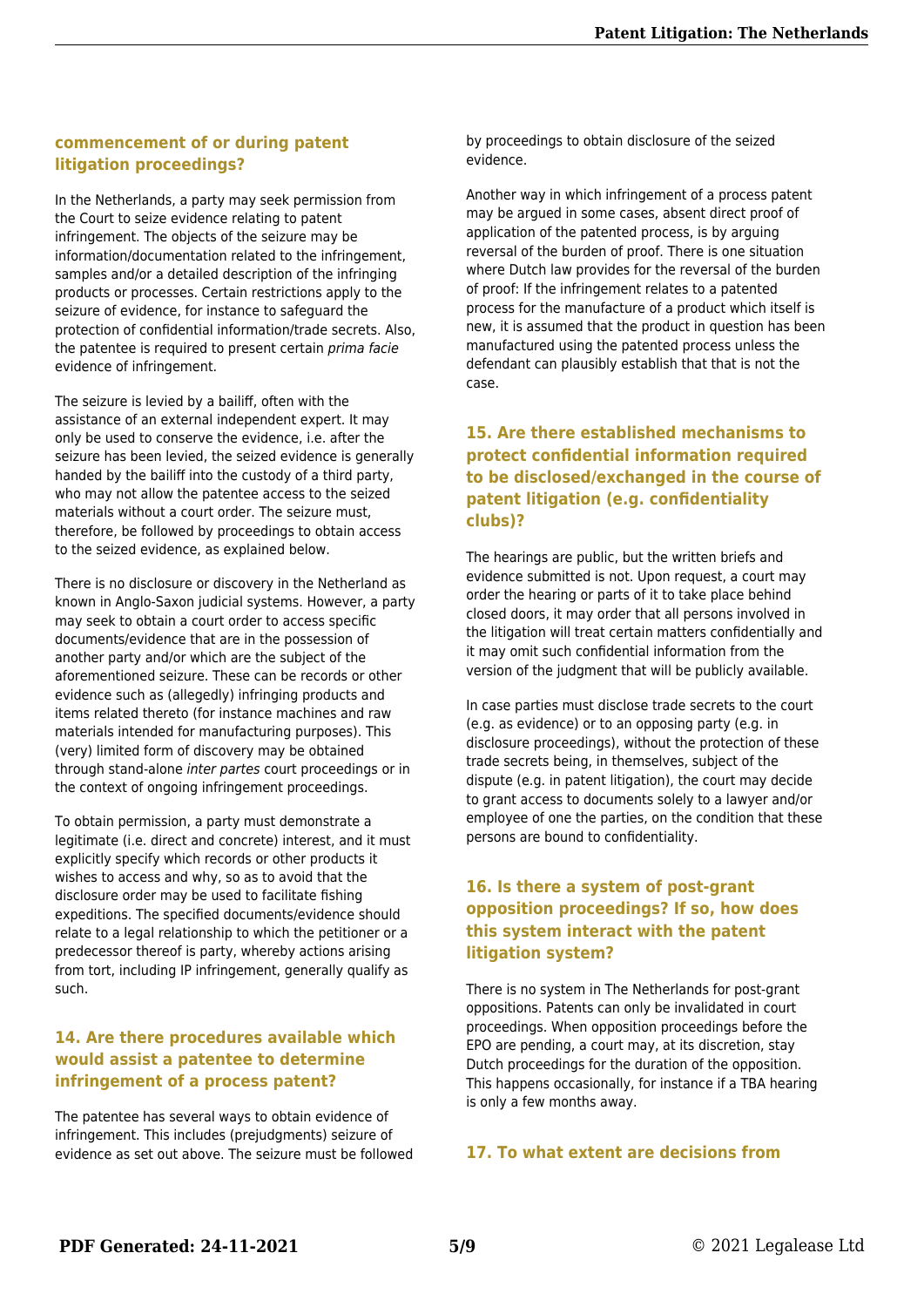#### **other fora/jurisdictions relevant or influential, and if so, are there any particularly influential fora/jurisdictions?**

The Dutch patent courts follow EPO case law closely and tend to align with EPO standard case law. They will also consider judgments from other jurisdictions that relate to the same or connected patents (members of the same family or regarding similar subject matter) and may comment on these decisions in their judgment (for instance, explain why its decision differs from a foreign one). Special weight is often attributed to decisions of the German and UK Courts.

Foreign decisions have no binding effect and the Dutch courts, although they consider foreign judgments carefully, are known for applying their own approach to the matter, even if this results in a decision differing from the approach followed by foreign courts.

#### **18. How does a court determine whether it has jurisdiction to hear a patent action?**

The District Court and Court of Appeal in The Hague have exclusive jurisdiction in patent cases. These courts also have international jurisdiction in interim relief proceedings to preliminarily assess the infringement and validity of foreign patents. Under certain conditions, they can issue cross-border preliminary injunctions. It is furthermore possible to obtain a cross-border injunction in final relief proceedings, but if an invalidity argument is raised by way of defence or counterclaim, the court will either reject the cross-border injunction or stay the proceedings awaiting the outcome of invalidaty proceedings in the country where the relevant patent is registered. An anti-suit injunction in the Netherlands is possible but very rarely issued. It may be awarded in cases of clear abuse of procedure, when starting new proceedings would constitute a tort.

#### **19. What are the options for alternative dispute resolution (ADR) in patent cases? Are they commonly used? Are there any mandatory ADR provisions in patent cases?**

ADR is used in certain cases, e.g. to deal with FRAND issues in standard essential patent cases, but court proceedings remain the preferred option and are generally much cheaper. There are no mandatory ADR provisions for patent cases in the Netherlands.

#### **20. What are the key procedural steps that**

#### **must be satisfied before a patent action can be commenced? Are there any limitation periods for commencing an action?**

Dutch law does not provide for mandatory procedural steps before patent proceedings regarding European Patents may be commenced. However, it is deemed prudent to send a cease and desist letter before starting infringement proceedings, including a reasonable term for ceasing the use of the patented technology. In case of invalidity actions, the plaintiff is recommended to send a warning letter, requesting the patentee to withdraw his patent or to confirm that he will not enforce it. Dutch case law has shown that refraining to send these letters may affect a later cost order.

Additional requirements apply in case of enforcement or invalidation of a Dutch national patent, since such patents are granted without examination. Since cases regarding Dutch patents are relatively rare, this point will not be elaborated in further detail.

An infringement action must be commenced within 20 years of the date of infringement. Recovery of damages for infringement is limited to a period of five years from the day after the patentee became aware of the damage and the responsible party.

#### **21. Which parties have standing to bring a patent infringement action? Under which circumstances will a patent licensee have standing to bring an action?**

In the Netherlands, only the patentee can bring an infringement action. The patentee may institute claims for damages or surrender of profits on behalf of himself and on behalf of licensees, but licensees may also join proceedings instituted by the patentee to claim damages themselves. However, Dutch law also provides for the possibility for licensees to bring an independent claim for damages if they have obtained authorisation from the patentee.

Furthermore, licensees may start patent infringement actions with a power of attorney from the patentee, although it is recommended to then commence an action in the name of both.

#### **22. Who has standing to bring an invalidity action against a patent? Is any particular connection to the patentee or patent**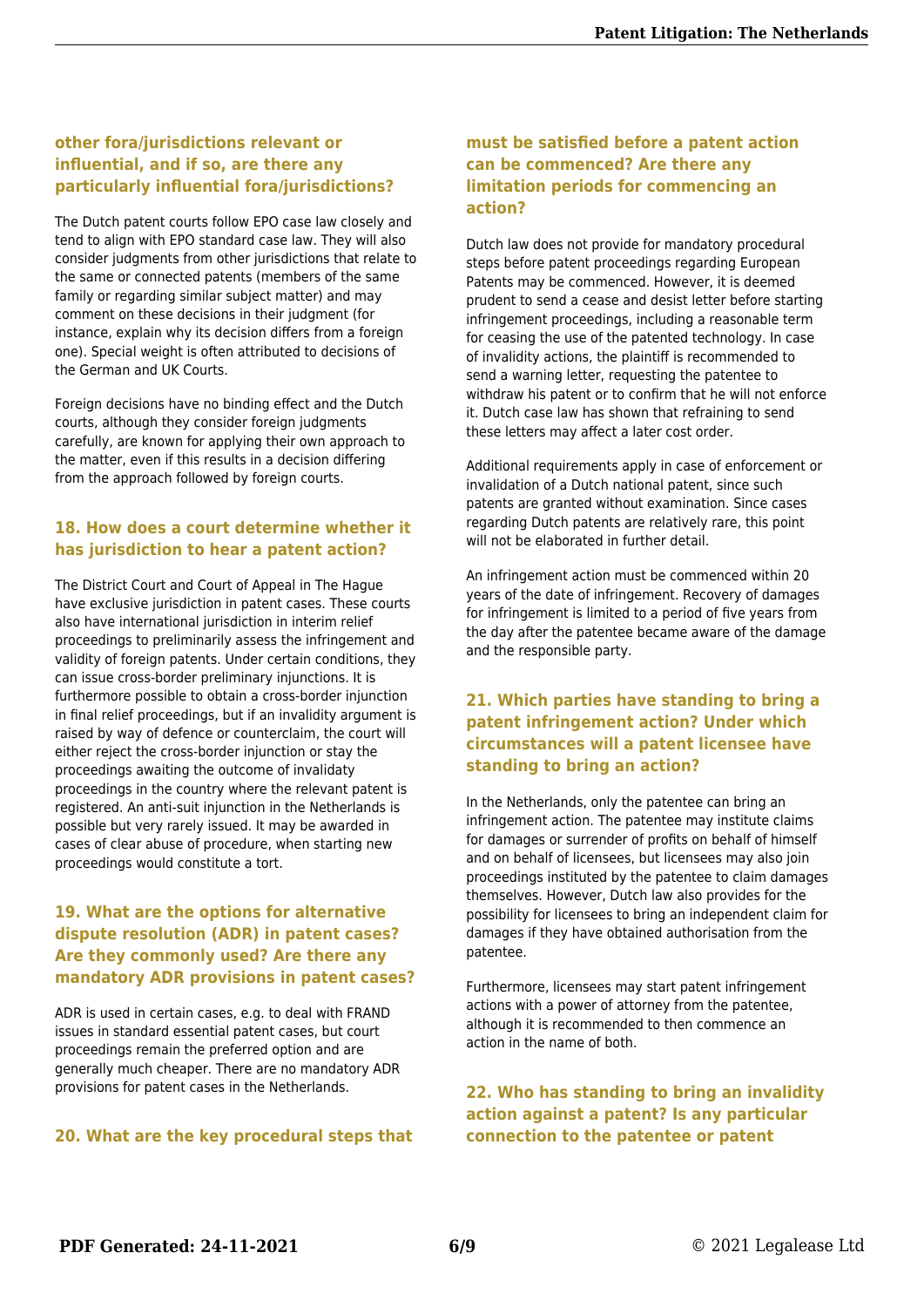#### **required?**

According to Dutch law, invalidaty proceedings may be instituted by 'any party'. No special interest or connection is required.

#### **23. Are interim injunctions available in patent litigation proceedings?**

In the Dutch system, inter partes interim injunction proceedings are often used in case of urgent patent enforcement. Decisions are handed down fairly quickly while still allowing for a thorough assessment of the case. If an injunction is granted, final relief proceedings need to be commenced within six months in order to avoid the injunction becoming vulnerable to cancelation.

To obtain an interim injunction, the patentee must argue that there is an 'urgent interest'. An ongoing infringement usually offers sufficient basis for the judge to assume urgent interest. However, a delay of approximately six months or more after first knowledge of the infringement in enforcement, for which delay no good explanation is provided, may lead to a finding of a lack of urgency.

The standard applied in interim relief proceedings is that the injunction should be rejected if a serious, nonnegligible chance exists that the patent will be found invalid or not infringed in final relief proceedings. As a result, the judge will make a full (yet preliminary) assessment of the infringement and invalidity arguments.

In recent years, the balance of interests has also become an increasingly important factor. The Judge will assess how the interests of parties will be affected if an interim injunction were granted or denied, respectively. The extent to which the damage incurred as a result of the (granting or rejection of an) injunction can be calculated afterwards, is also a factor taken into account.

Interim injunction proceedings generally take 1-3 months.

Although Dutch law also provides for the possibility of ex parte interim injunctions when a case is very urgent and the infringement easy to establish and clear-cut, in practice this is hardly ever used successfully.

#### **24. What final remedies, both monetary and non-monetary, are available for patent infringement? Of these, which are most**

#### **commonly sought and which are typically ordered?**

In final relief patent infringement proceedings, the most important remedies the patentee may obtain are:

- An iniunction
- An order for the infringer to provide information on the scope of the infringing acts, including information on suppliers, (professional) customers, (re)sellers and quantity, turnover and profit gained through the infringement
- An order for recall and destruction of infringing products
- An order to inform relevant parties of the infringement decision by letter, on the website, social media and/or other publication
- All of the above orders may be secured by penalty sums
- An award of damages and/or surrender of profits and a cost award

#### **25. On what basis are damages for patent infringement calculated? Is it possible to obtain additional or exemplary damages?**

The patentee is entitled to compensation for lost profits or to claim surrender of the profits of the infringer. In addition, the patentee may claim compensation for other forms of damage, such as loss of value of the patent. No additional or exemplary damages can be awarded under Dutch law.

Alternatively, damages may also be calculated on the basis of fictitious licence fees. Usually infringement and liability for damages are established during patent infringement proceedings, but not the amount, of the damages which is established in separate damages calculation proceedings.

#### **26. How readily are final injunctions granted in patent litigation proceedings?**

If the court finds a product or process to infringe a valid patent, it will in principle grant an injunction. However, especially in standard essential patent cases, the enforcement of a patent that is valid and infringed may, under certain circumstances, be found to contravene competition law, which may be a cause for rejecting the claimed injunction.

#### **27. Are there provisions for obtaining**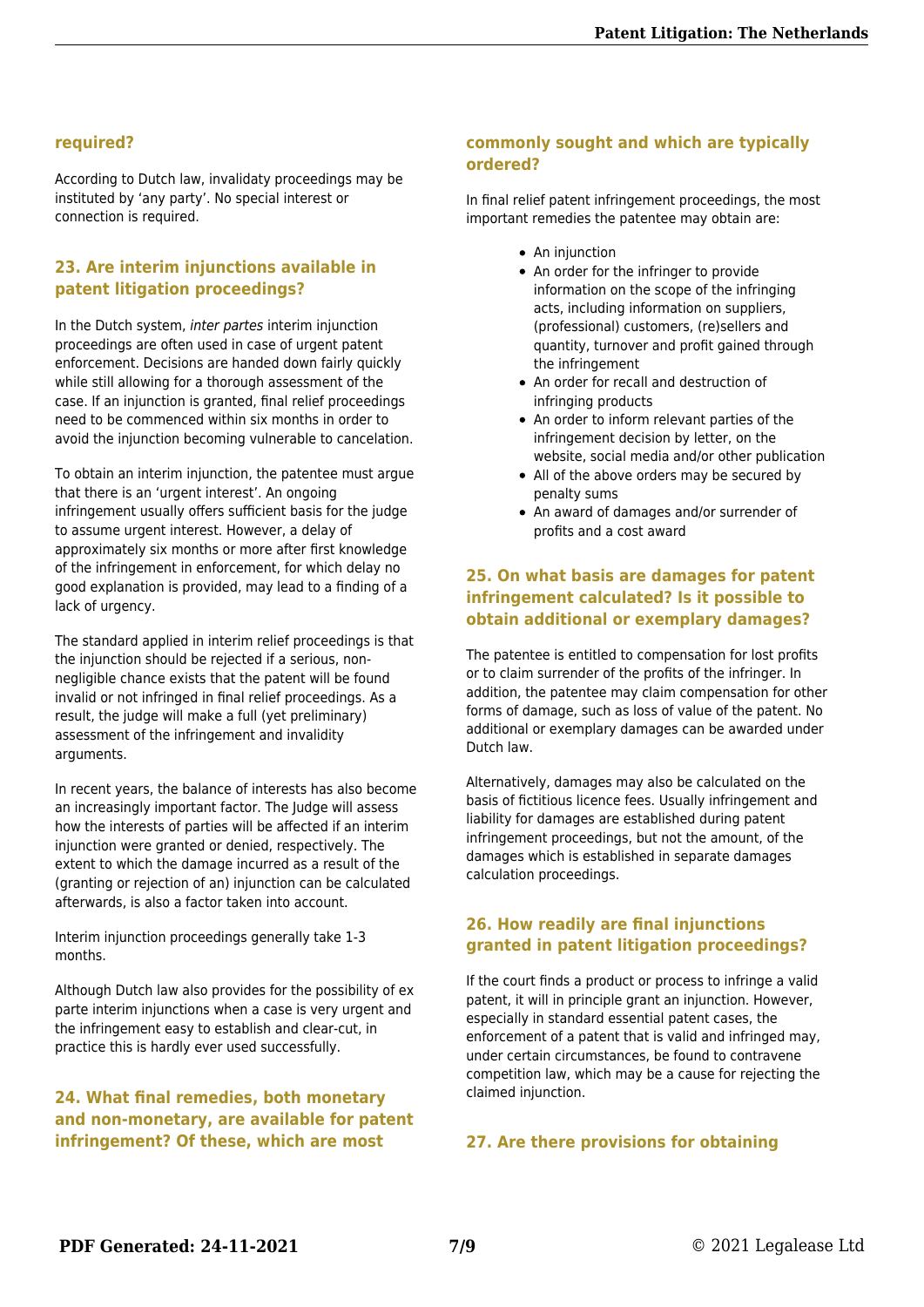#### **declaratory relief, and if so, what are the legal and procedural requirements for obtaining such relief?**

The court can award a declaration of non-infringement in final relief proceedings. It is possible to obtain a declaration stating that a certain product was already known in the state of the art on the priority or filing date of a patent or is a non-inventive variant thereof ('Arrowdeclaration'). There are no specific procedural requirements.

#### **28. What are the costs typically incurred by each party to patent litigation proceedings at first instance? What are the typical costs of an appeal at each appellate level?**

Costs for patent litigation in the Netherlands vary widely, depending inter alia on the complexity of the technology of the patent in suit. In first and second instance final relief proceedings, costs will generally range from 80.000 – 500.000 euro. A Supreme Court case may cost between 15.000 and 200.000 euro.

#### **29. Can the successful party to a patent litigation action recover its costs?**

A successful party in patent enforcement litigation is entitled to recover its costs from the losing party to the extent they are reasonable and proportionate. A pure invalidity action (i.e. an action to invalidate a patent which is not a response to a threat of enforcement) only entitles the winning party to so called 'liquidated' costs, which in practice means that only a very small portion of the actual costs may be recovered.

Since September 1, 2020, the Dutch system works with indicative fee caps for patent enforcement litigation, in which the maximum fee that a winning party may claim in lawyer's and European patent attorney's fees is set out. The amounts which can be claimed depend on the type of proceedings and the complexity of the case. It is theoretically still possible to successfully claim higher amounts, but the courts have indicated that this will only be granted in exceptional cases. Parties in practice often agree on the amount to be awarded to the winning party, which agreement is followed by the Courts.

These indicative fee caps relate only to lawyers' costs and to costs of European patent attorneys. They do not include the costs of party experts, disbursements such as costs for conducting experiments or translations,

court fees and VAT, which may be claimed and awarded in full.

Dutch law stipulates that a defendant in interim injunction proceedings may request a security bond in respect of damages and procedural costs from a claimant seeking an injunction. However, such bond is practically never awarded.

#### **30. What are the biggest patent litigation growth areas in your jurisdiction in terms of industry sector?**

The high tech industry sector, especially chip manufacturing, (standard essential) telecom technology and the biologics/biosimilar industry.

#### **31. What do you predict will be the most contentious patent litigation issues in your jurisdiction over the next twelve months?**

Standard essential technology, sustainability technology, biosimilars and medical devices.

#### **32. Which aspects of patent litigation, either substantive or procedural, are most in need of reform in your jurisdiction?**

In pure invalidity actions, the winning party is currently not entitled to claim a full cost award, which means that companies have to spend very substantial amounts of money to invalidate patents, which costs they are not able to recover even if successful. By contrast, the patentee enforcing the same patent is entitled to claim a full cost award. This disbalance should be addressed.

Also, there is some concern that the indicative fee caps in patent cases will result in the winning party in patent enforcement proceedings not being able to recover a substantial part of its costs. If this is indeed the case, it needs to be addressed.

#### **33. What are the biggest challenges and opportunities confronting the international patent system?**

The Unified Patent Court system becoming operational and, if and when it does, whether it will provide the advantages that had initially been envisaged, especially given the withdrawal of the UK and in light of Brexit.